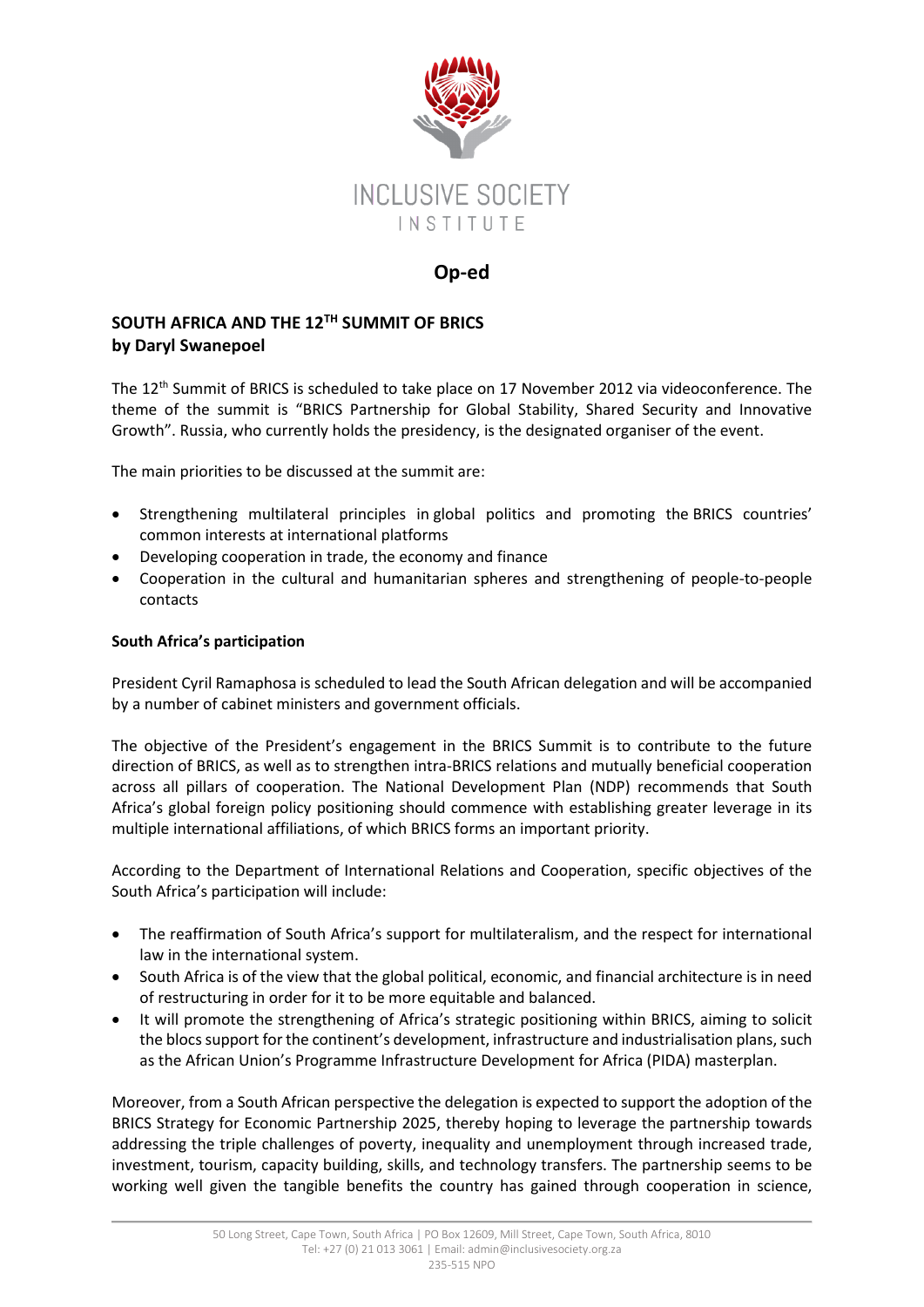technology, innovation, health and education. It has also benefitted from BRICS financing for infrastructure development, capacity building, research, educational and skilling opportunities. South Africa has, for example, benefitted greatly from the contribution of the New Development Bank, which aims to address the health and economic consequences of the COVID-19 pandemic. In June 2020, for example, the Board of Directors of the New Development Bank (NDB) approved a COVID-19 Emergency Program Loan of USD 1 billion to South Africa.

Undoubtedly, the COVID-19 pandemic will also be on the summit's agenda. South Africa will use its position as current Chair of the African Union to engage its partners on the continent's response thereto, which is based on, amongst others, the:

- development of a joint continental strategy to combat the virus, which has been led, in collaboration with the World Health Organisation (WHO), by the Africa Centre for Disease Control and Prevention. It has played a vital role in advising African countries on various disease control measures and protocols.
- raising of resources through the African Union's COVID-19 Response Fund.
- setting up of a continental platform and centralised provision of technical support for acquiring and distributing diagnostic and therapeutic supplies to countries in need. This it has done through, inter alia, the Africa Medical Supplies Platform.
- Appointment of special envoys to engage the international community in order to mobilise the financial resources needed to respond to the pandemic and to recover from the economic damage caused by it.

In this regard, there has been substantial bilateral cooperation and support given by BRICS member states to South Africa in particular, and the African continent in general. It is safe to presume that the South African delegation will use the summit to build on the BRICS Health Ministers' agreement to continue providing mutual support for actions aimed at preventing and treating COVID-19. The ministers wish to create favourable conditions for the supply and delivery of quality and affordable medications, diagnostic materials, immunobiological preparations and medical equipment needed to suppress the pandemic. They also aim to enhance, within the BRICS countries, research and the development of innovative approaches, within mutually recognised systems, quality standards and vaccine verification processes.

In line with World Health Organisation efforts, who together with many governments, non-profit organisations and industry leaders aim to speed up the development and production of Covid-19 related vaccines and therapeutics, and to ensure that they are affordable, and efficiently and equitably distributed across the globe, these vaccines should, in South Africa's view, be designated as global public goods. To this end, South Africa is participating in several research initiatives with continental and international partners to develop, manufacture and distribute a COVID-19 vaccine. It believes that there is ample justification for the accelerated establishment of the BRICS Vaccine Research and Development Centre, which was as agreed to in the 2018 Johannesburg Declaration.

BRICS was established as a forum of like-minded, progressive emerging market and developing countries committed to the restructuring of the global political, economic and financial architecture. As already alluded to, they are of the opinion that such architecture needs to be more equitable, balanced and rooted in multilateralism and respect for international law. To this end, the member countries are committed to global governance reform aimed at giving effect thereto. They reject insular unilateralism, protectionism, violation of international law and illegitimate regime change. South Africa, it seems, stands ready, not only to maintain, but indeed strengthen its participation in BRICS, from within the official government-to-government channels and associated structures, such as the BRICS Business Council, BRICS Women's Business Alliance, the New Development Bank and the Interbank Cooperation Mechanism, the BRICS Think Tank Council, Academic and Civil forums.